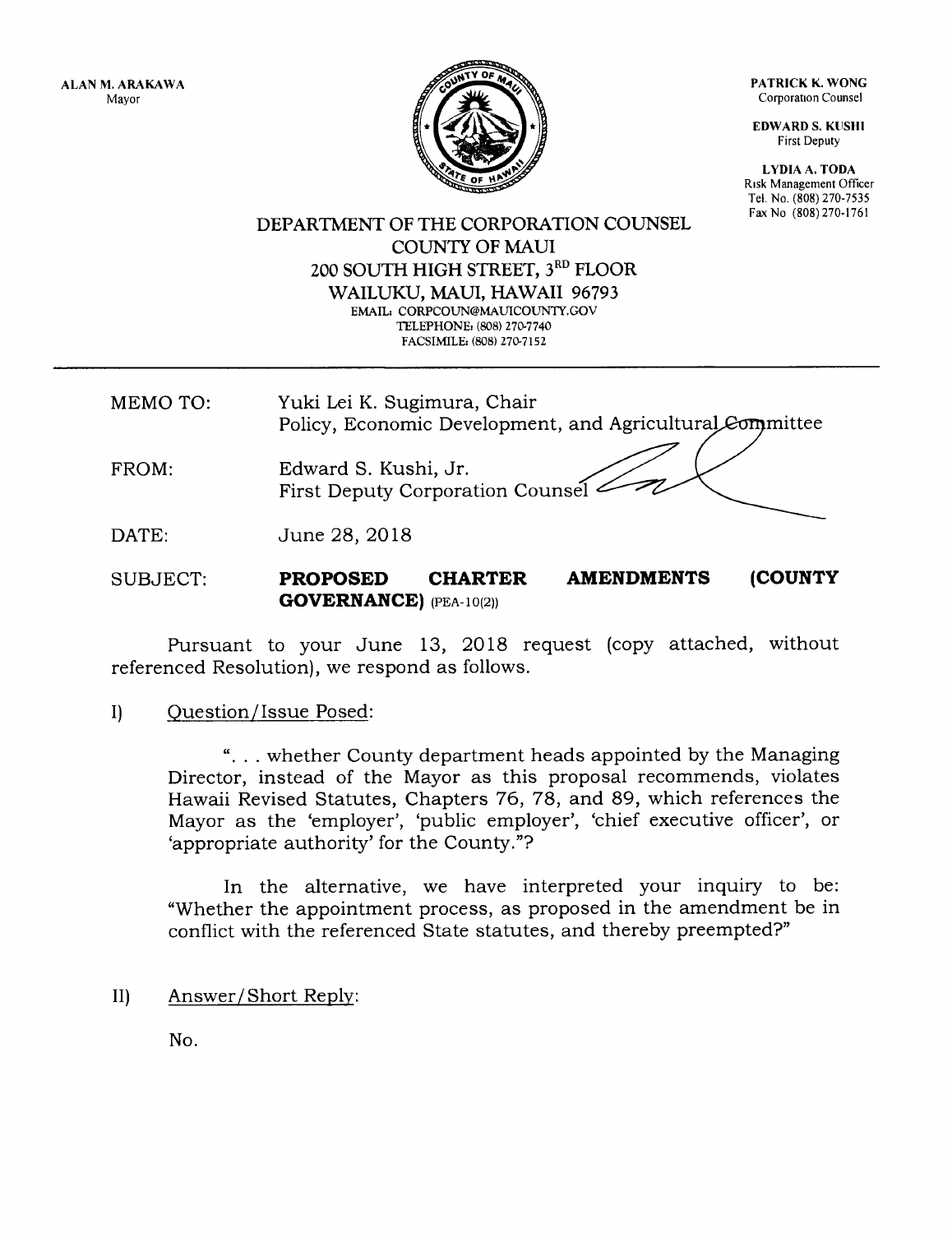### III) Background:

The current Charter<sup>1</sup> authorizes the Mayor to appoint the majority of all department/administrative heads of departments2, with the exception of the department heads for Fire and Public Safety<sup>3</sup>, Personnel Services<sup>4</sup>, Police<sup>5</sup>, and Liquor Control6, which department heads are appointed by their respective commissions.

The subject charter amendment resolution ("PROPOSING AN AMENDMENT TO THE REVSIED CHARTER OF THE COUNTY OF MAUI (1983), AS AMENDED, TO REORGANIZE THE EXECUTIVE BRANCH TO ESTABLISH AN OFFICE OF THE MANAGING DIRECTOR, PROVIDE FOR THE APPOINTMENT OF THE MANAGING DIRECTOR, AND DEFINE DUTIES AND RESPONSIBILITIES", herein referenced to as the "managing director charter amendment"), except for the appointments of the Managing Director<sup>7</sup>, the Corporation Counsel and the Prosecuting Attorney, proposes to designate the Managing Director, instead of the Mayor, with the authority to appoint all other, non-commission department heads. The operative language, in ramseyered format, in the managing director charter amendment reads as follows:

Section 8-10.2, Director of Housing and Human Concerns

Section 8-11.5, Director and Deputy Director of Water Supply

Section 8-15.2, Director of Environmental Management

<sup>7</sup>See proposed new Section 6-5 of the managing director charter amendment, which establishes a separate appointment process and procedure.

 $1$  Revised Charter of the County of Maui (1983), as amended.

<sup>&</sup>lt;sup>2</sup> Section 8-1.3, Managing Director

Section 8-2.2, Corporation Counsel

Section 8-3.2, Prosecuting Attorney

Section 8-4.2, Director of Finance

Section 8-5.2, Director of Public Works

Section 8-6.2, Director of Parks and Recreation

Section 8-8.2, Planning Director

Section 8-14.2, Director of Transportation

 $3$  Section 8-7.3.

<sup>4</sup> Section 8-9.2

s Section 8-12.3.

<sup>6</sup> Section 8-13.4.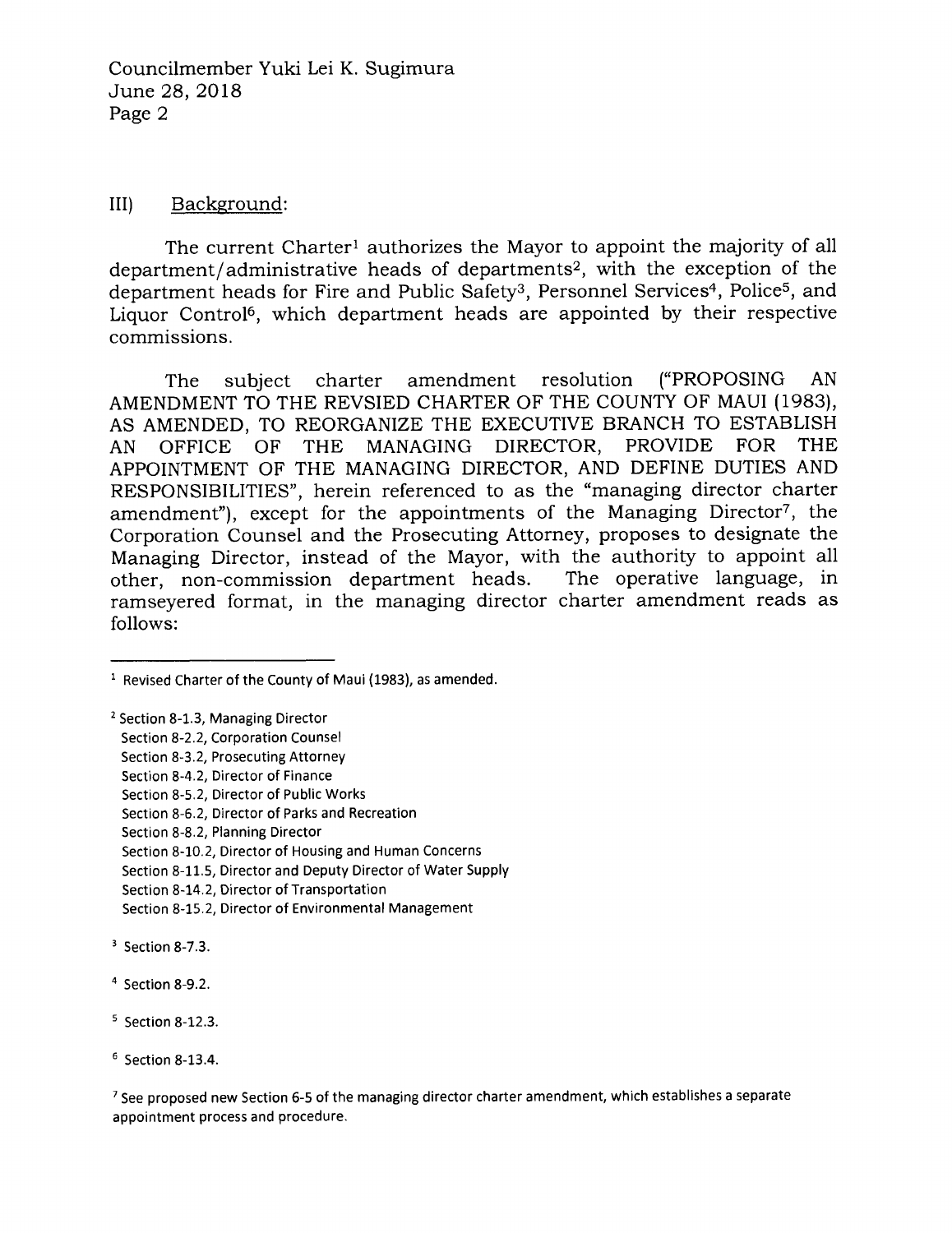The director of  $\frac{1}{\sqrt{1-\frac{1}{\sqrt{1-\frac{1}{\sqrt{1-\frac{1}{\sqrt{1-\frac{1}{\sqrt{1-\frac{1}{\sqrt{1-\frac{1}{\sqrt{1-\frac{1}{\sqrt{1-\frac{1}{\sqrt{1-\frac{1}{\sqrt{1-\frac{1}{\sqrt{1-\frac{1}{\sqrt{1-\frac{1}{\sqrt{1-\frac{1}{\sqrt{1-\frac{1}{\sqrt{1-\frac{1}{\sqrt{1-\frac{1}{\sqrt{1-\frac{1}{\sqrt{1-\frac{1}{\sqrt{1-\frac{1}{\sqrt{1-\frac{1}{\sqrt{1-\frac{1}{\sqrt{1-\frac{1}{\$ director with the approval of the council and may be removed by the [mayor] managing director. <sup>8</sup>

- IV. Discussion:
- A. June 4, 2018 correspondence from David Underwood, Director of Personnel Services, and referenced State statutes. (copy attached).

We have reviewed the above-referenced correspondence, and while we, in general, concur with Mr. Underwood's statement that " $\ldots$  the ultimate authority on most employment-related subjects would remain with the mayor, including  $\ldots$ , we do not concur that the referenced State statutes "As these are statewide statutes of general applicability, we believe they would supersede any conflicting provisions of our charter.<sup>[1]</sup> in relation to the appointment authority of County department heads.

Chapter 76, Hawaii Revised Statutes ("HRS"); Civil Service Law

Relevant sections:

Section 76-11. Definitions.

"Appointing authority' means a department head or designee having the power to make appointments or changes in the status of employees."

"'Chief executive' means the governor, the respective mayors, the chief justice of the supreme court, and the . . ."

"'Employer' or 'public employer' means the governor in the case of the State, the respective mayors in the case of the counties, the chief justice of the supreme court, the  $\dots$ "

Section 76-77 Civil service and exemptions.

"The civil service to which this part applies comprises all positions in the public service of each counfy, now existing or hereafter established, and embraces all personal services performed for each county, except the following:

<sup>&</sup>lt;sup>8</sup> We note that as this amendment is still being discussed in the PEA committee, revisions and/or amendments to the referenced language may be considered.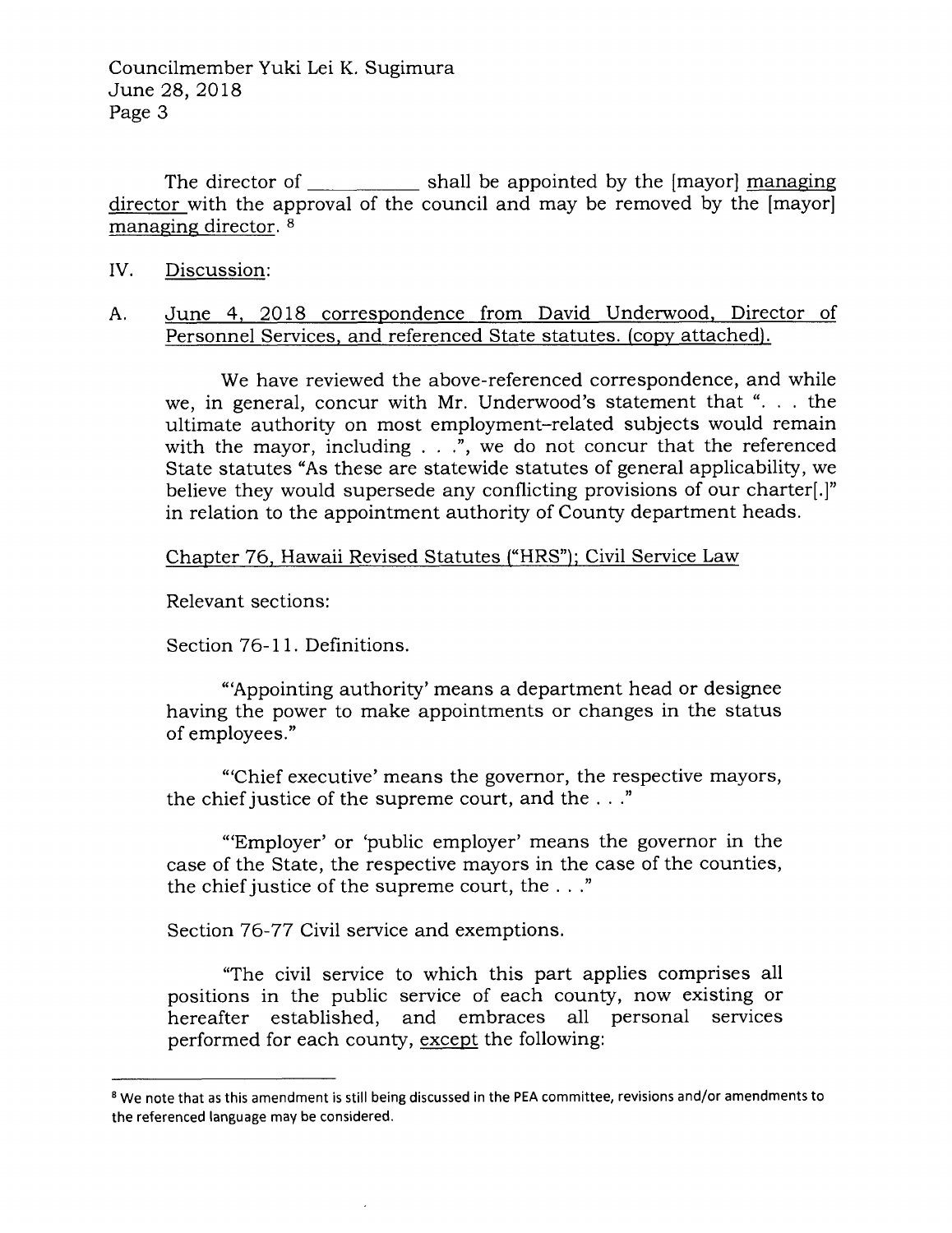$(1)$  $\ldots$  :

 $\dddot{\phantom{0}}$ 

- (2) Positions of officers elected by public vote, positions of heads of departments, and positions of one first deputy or first assistant of heads of departments;
- $(3)$
- $(16)$  . . ." (emphasis added)

Chapter 78, HRS: Public Service

Section 78-1.5 Definitions.

"As used herein, unless the context clearly requires otherwise, the terms 'appointing authority', 'chief executive', 'director', 'employee', 'employer', and 'jurisdiction' shall have the same meaning as those terms are defined in section 76-11."

Chapter 89. HRS: Collective Bareainine in Public Employment

Section 89-2 Definitions.

"'Employee' or'public employee' means any person employed by a public employer, except elected and appointed officials and other employees who are excluded from coverage in section 89-  $6(f)."$ 

!

Section  $89-6(f)$ .

"The following individuals shall not be included in any appropriate bargaining unit or be entitled to coverage under this chapter:

- $(1)$  $\sim 100$
- $(2)$  $\ldots$
- Top-level managerial and administrative personnel, including the department head, deputy or assistant to a department head, administrative officer, director, or chief of a state or county agency or major division, and legal counsel;  $(3)$
- (4)
- (18) ..." (emphasis added)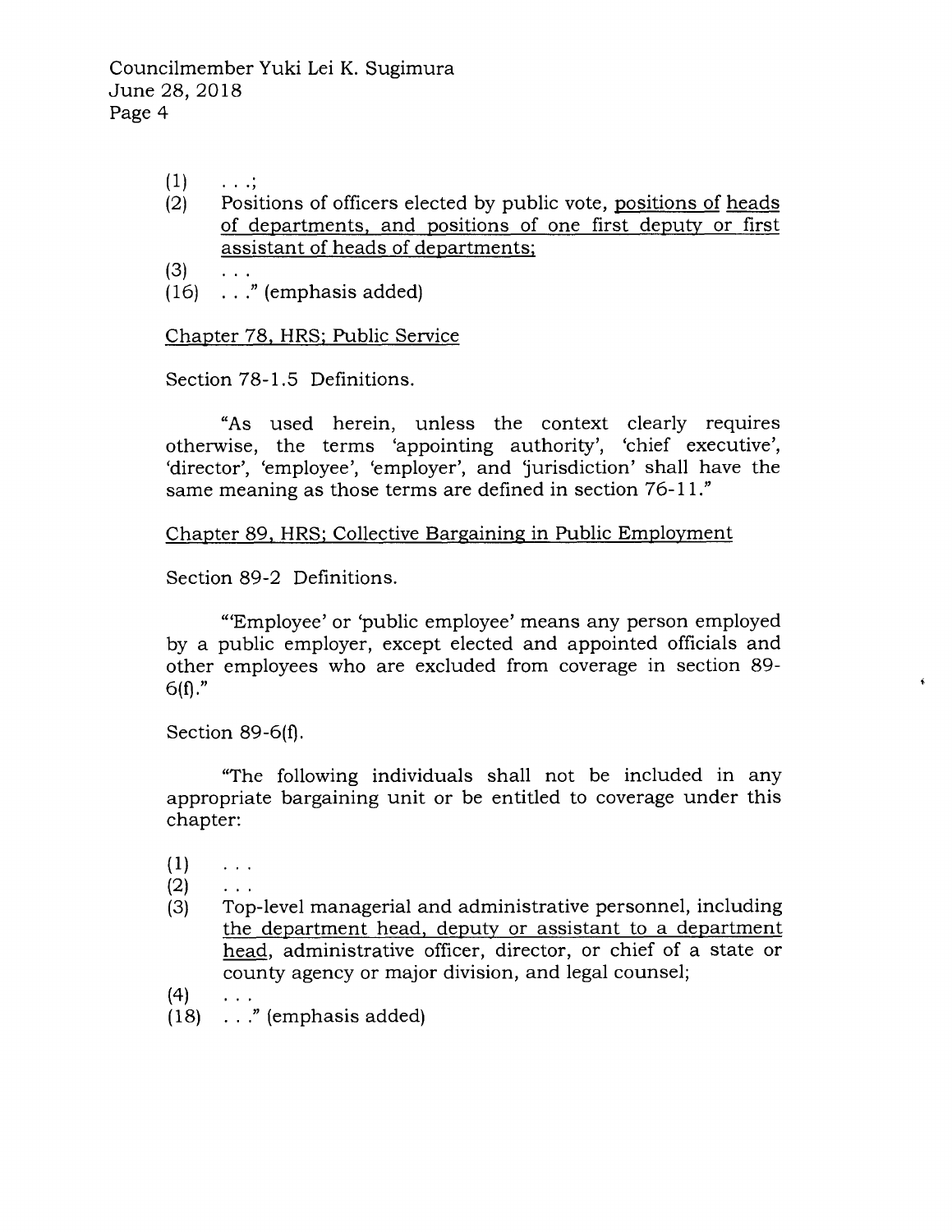# Chanter 89C. HRS: Public Officers and Emnlovees Excluded from Collective Bargaining.

Section 89C-1 Purpose.

"The legislature finds that the appropriate authorities do not have sufficient flexibility to adiust the wages, hours, benefits, and other terms and conditions of employment for their respective excluded public officers and employees. The organizational status and employment conditions of these individuals in the excluded group are diverse and include: cabinet members, board and commission members, managerial employees and  $\dots$ " (emphasis added)

Based on the above, in relation to the issue/question concerning what county body, authority, person or entity is solely authorized to appoint county department heads, we cannot find and therefore do not believe that there is any direction or statewide mandate or applicability in the above-referenced statutes that requires only the County mayor to appoint a County department head. However, once appointed, these department heads would be covered under Chapters 78 and 89C, HRS.

## B. Case law.

We could not find any Hawaii case law directly on point with respect to the issue at hand, however the seminal case of HGEA, et al v. County of Maui, et al, 59 Haw. 65, 576 P.2d lO29 (19781, (the "HGEA case") provides insight, guidance and persuasion, especially since that case dealt with challenges to the validity of Maui County's revised charter, There a government employees union (HGEA), along with members of the County's Civil Service Commission, the Board of Water Supply, the Police Commission, and the Liquor Control Commission challenged the validity of certain provisions that amended the charter, which amendments were approved at the November 2, 1976 general election.

The challenged provisions, for the most part, dealt with the membership, organization, and operation of various County departments to which the appellant boards and commissions were attached to/associated with, specifically, the Department of Personnel Services, the Police Department, the Department of Water Supply, and the Department of Liquor Control. Prior to the initial charter (i.e., before 1969), each of these departments followed and were subject to existing State statutes that covered the relevant functions,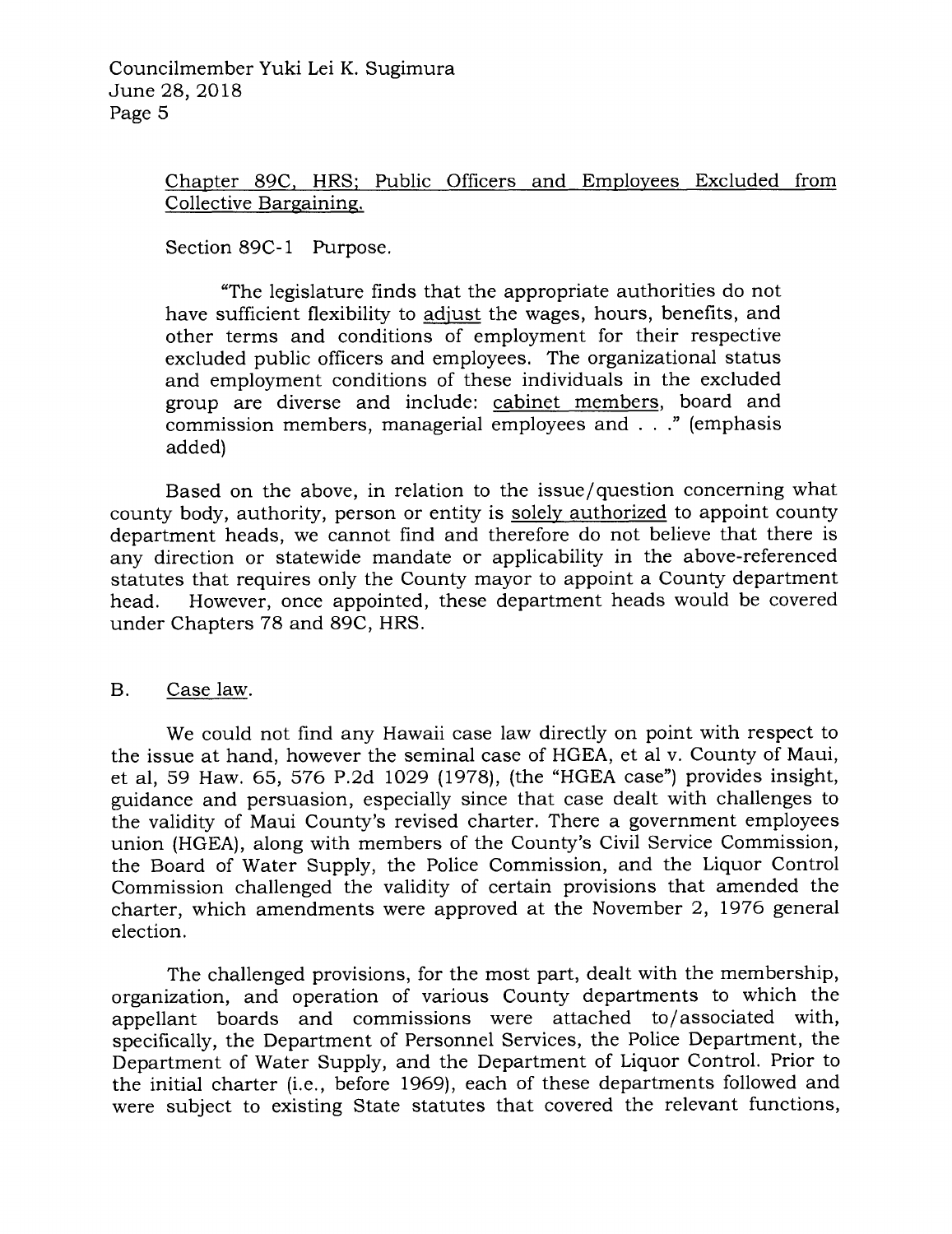specifically, Chapter 76, HRS (personnel services), Chapter 52, HRS (police), Chapter 54, HRS (water), and Chapter 281, HRS (liquor).

The appellants contended that certain amended charter provisions were invalid under article VII of the State Constitution and HRS section 50-15, as the subject amendments were in direct conflict with state statutes on civil service, waterworks, police and liquor control. The applicable section of Article VII of the State Constitution states:

"Local Self-Government; Charter Section 2.

 $\mathbb{R}^n$ 

Charter provisions with respect to a political subdivision's executive, legislative and administrative structure and organization shall be superior to statutory provisions, subject to the authority of the legislature to enact general laws allocating and reallocating powers and functions.

 $\ldots$ ."9

HRS section 50-15, HRS read (and still reads)

"50- 15 Reserved powers

Notwithstanding the provisions of this chapter, there is expressly reserved to the state legislature the power to enact all laws of general application throughout the State on matters of concern and interest and laws relating to the fiscal powers of the counties, and neither a charter nor ordinances adopted under a charter shall be in conflict therewith."

After an exhaustive review of the charter amendments vs. the existing State statutes relevant to the functions of the respective departments and boards/commissions, the HGEA court concluded that, except for the charter provisions related to the Civil Service Commission and it's Department of Personnel Services, all the other Maui County charter amendments relevant to the other departments/boards/commissions were valid. Further, in the areas where there existed conflicting provisions between the charter amendments and State statutes, the HGEA court ruled that pursuant to Article VII of the

<sup>&</sup>lt;sup>9</sup> In 1978, renumbered to Article VIII, section 2.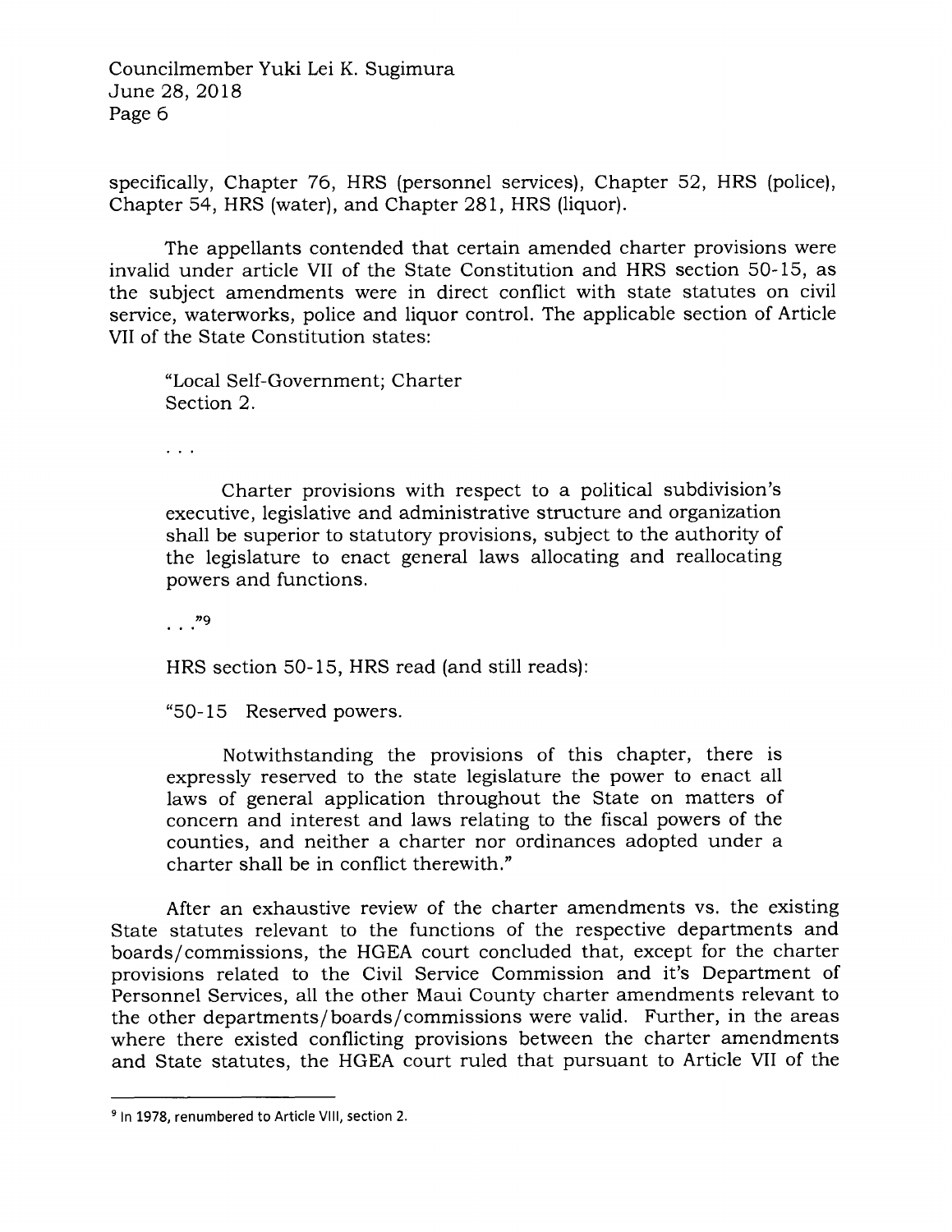State Constitution, the charter amendments concerned and covered the political subdivision's executive, legislative and administrative structure and organization, and therefore are superior to the statutory (i.e., State statutes) provisions. However, with respect to the charter amendments relevant to civil service, the HGEA court stated:

"From an examination of the framer's Standing Committee Report No. 53 (majority), we think it is clear that they intended the final authority on all civil service and compensation matters to remain with the legislature." HGEA, at page 86.

Further that: "We need not discuss in depth the policy considerations underlying civil service and compensation laws. The merit system has become an established policy of government. This has been a policy of state-wide application." HGEA, at page 87.

Lastly, we submit that Justice Kidwell, in his concurring and dissenting opinion, best summarized the majority opinion's ruling as follows:

"ln my view, the essential difference between matters which pertain to county self-government and those which are of state-wide concern lies in whether the choices which a county makes are of significance only to the people of the county or are also of significance to the people of the state who do not reside in the county. Under this test, a county charter has constitutional superiority over state law with respect to the administrative structure and organization which deals with those matters which are not of significance to the rest of the state............." HGEA, at pages 89 and 90.

### C. State pre-emption.

Aside from the declaration set forth in Section 50-15, HRS, cited above, and without citing the vast case law concerning the interpretation of the legal concept of pre-emption (i.e., GMO case, etc,), this writer submits the following litmus test/general concept to consider when faced with the question whether a county/municipality rule, law or regulation will be pre-empted by a state rule, law or regulation:

> Subject to various caveats, county cannot permit what the state prohibits. Likewise, a county cannot prohibit what the state permits.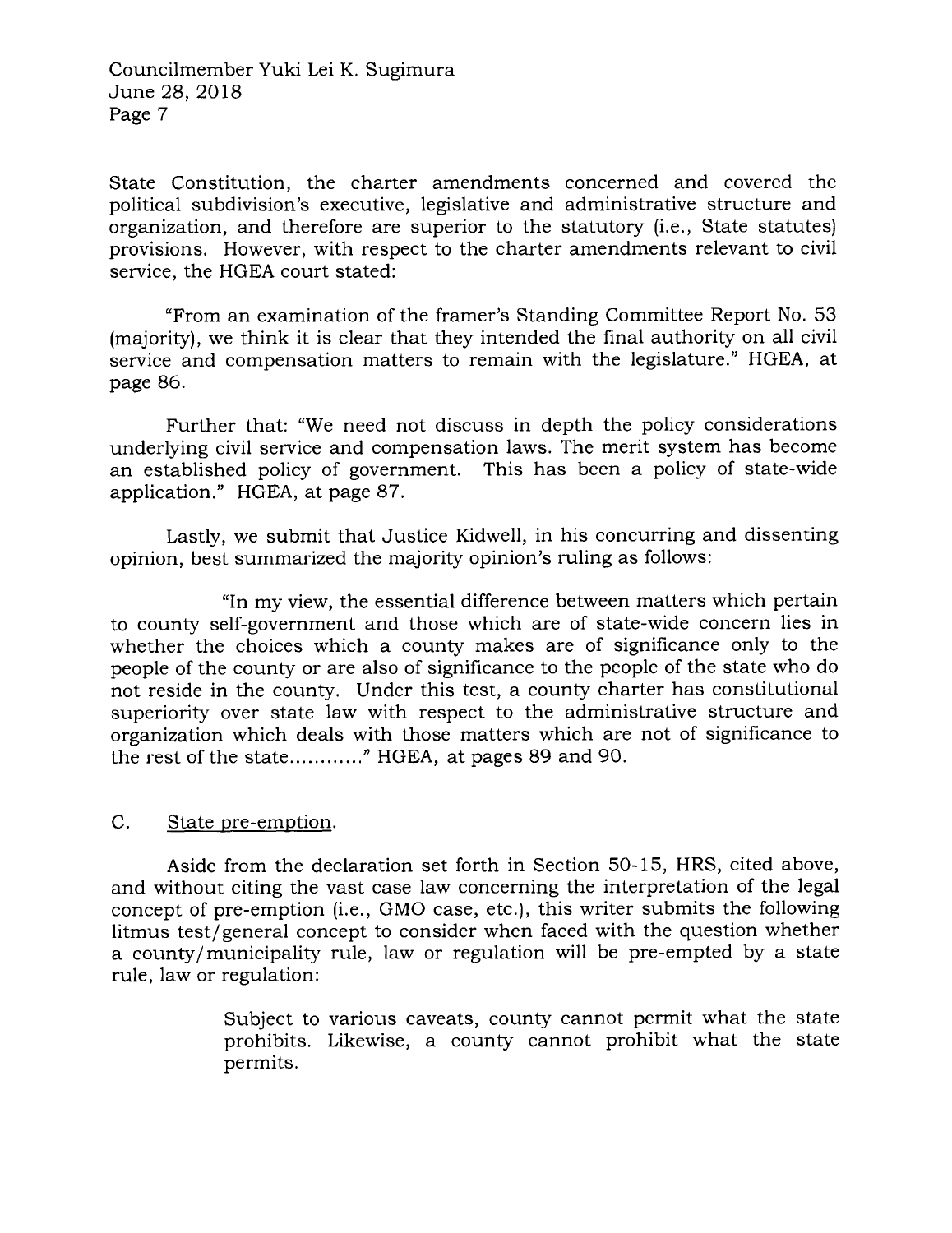### v) CONCLUSION

The cited state statutes (Chapters 76, 78, 89 and 89C, HRS) do not mandate or require that only the mayor is authorized to appoint a county's department head.

The process and procedure of appointing county department heads is part of the county's executive, legislative and administrative structure and organization, and therefore is superior to any state statutory provisions.

There are no State statutory provisions that would prohibit the county from adopting and thereafter implementing the procedure for the appointment of department heads, as set forth in the proposed managing director charter amendment.

APPROVED FOR TRANSMITTAL:

PAPRICK WONG Corporation Coun 2017-0098 PEA-10(2) 2018-06-28 Memo to Chair Attachment

cc: Patrick Wong, Corporation Counsel (w/o attachment) Mayor Alan M. Arakawa (w/o attachment)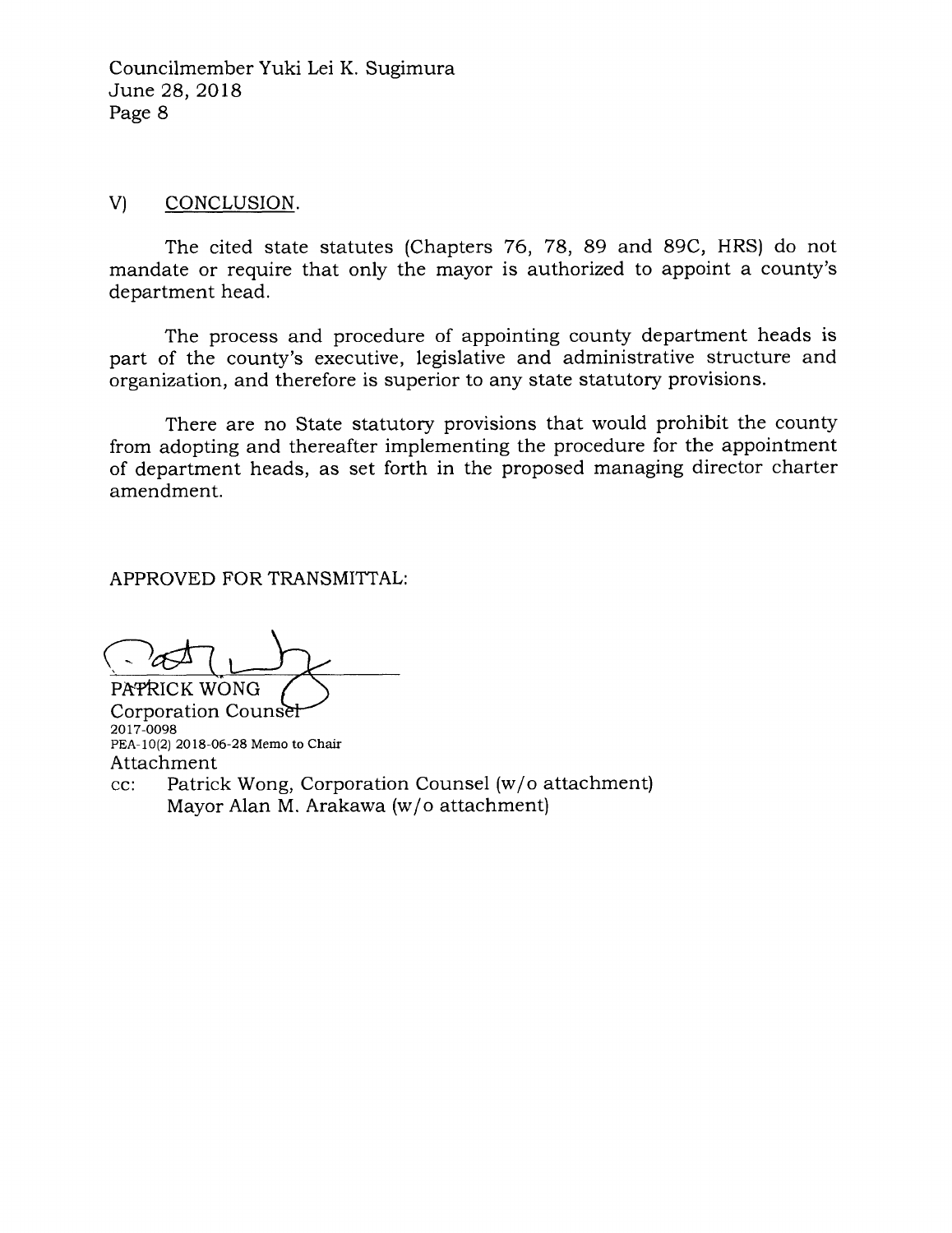Council Chair Mike White

Vice-Chair Robert Carroll

Presiding Officer Pro Tempore Stacy Crivello

**Councilmembers** Alika Atay Elle Cochran Don S. Guzman Fliki Hokama Kelly T. King Yuki lei K. Sugimura



Director of Council Services

**RECEIVED** 

By Department of the Corporation Counsel at 1:25 pm, Jun 15, 2018

COUNTY COUNGE

COUNTY OF MAUI 2OO S. HIGH STREET WAILUKU, MAUI, HAWAII 96793 www.MauiCounty.us

June 13,2018

MEMO TO: Patrick K. Wong

Corporation Counsel Huki 200 K. Summer

F R O M: Yuki Lei K. Sugimura, Chair Policy, Economic Development, and Agriculture Committee

SUBJECT: PROPOSED CHARTER AMENDMENTS (COUNTY GOVERNANCE) (PEA-10(2))

In addition to seeking a legal opinion from the State Attorney General, may I please request your review and comment on the attached proposed resolution to determine whether County department heads appointed by the Managing Director, instead of the Mayor as this proposal recommends, violates Hawaii Revised Statutes, Chapters 76, 78, and 89 which references the Mayor as the "employer", "public employer", "chief executive officer", or "appropriate authority" for the County.

May I request your written response no later than Wednesday, June  $27$ , 2018. To ensure efficient processing, please include the relevant Committee item number in the subject line of your response.

Should you have any questions, please contact me or the Committee staff (Shelly Espeleta at ext. 7134, or Clarita Balala at ext. 7668).

pea:ltr:010(2)accO 1 :ske

Attachment

cc: Mayor Alan M. Arakawa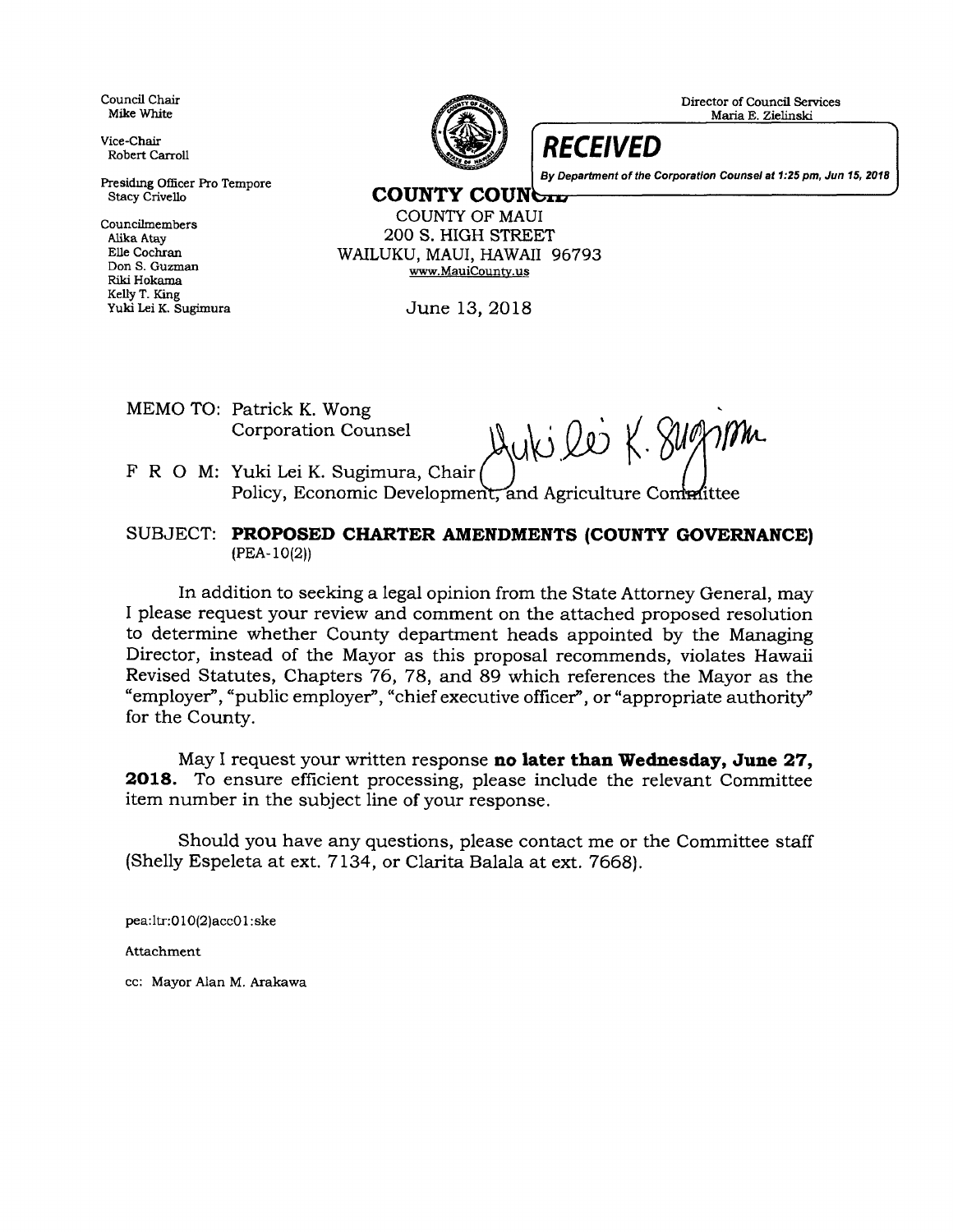ALAN M. ARAKAWA Mayor

DAVIDJ UNOEBWOOD Director

CYNTHIA M RAZO PORTER  $\sum_{\lambda_1,\ldots,\lambda_n}$  Deputy Director

#### COUNTY OF MAUI DEPARTMENT OF PERSONNEL SEBVICES

200 S. HIGH STREET \* WAILUKU, MAUI, HAWAII 96793-2155 PHONE (808) 270-7850 \* FAX (808) 270-7969 Website: www.mauicounty.gov/departments/Personnel . Email: personnel.services@mauicounty.gov

June 4, 2018

Honorable Alan M. Arakawa Mayor, County of Maui 200 South High Street Wailuku, Hawaii 95793

For Transmittal to:

Honorable Yuki Lei Sugimura Chair, Policy, Economic Development, and Agriculture Committee Maui county council 200 South High street Wailuku, Hawaii 96793

Dear Chair Sugimura:

#### SUBJECT: PROPOSED CHARTER AMENDMENTS (COUNTY GOVERNANCE) (PEA-10(2))

We are in receipt of your communication (PEA-10(2)), which requests:

"May I please request your assistance with addressing areas where the Charter amendment proposal related to county governance may conflict with the County's requirement for a Mayor, as set forth in the Hawaii Revised Statutes."

Thank you for the opportunity to comment on this issue. As our area of expertise is in public employment, we have focused our analysis in this area. We have not attempted to perform <sup>a</sup> comprehensive review of the statutes outside of this purview, as we felt other areas would be better addressed by legal counsel or by other departments whose expertise may lie in those areas.

Generally speaking, in areas such as employment, collective bargaining, and establishing terms and conditions of employment, statutory authority is vested specifically in the mayor. This is found in several locations within Title 7, Public Officers and Employees, of the Hawaii Revised Statutes:

Chapter 76, Civil Service Law, specifically defines the "chief executive" for the County as the mayor. a

AN EQUAL OPPORTUNITY EMPLOYER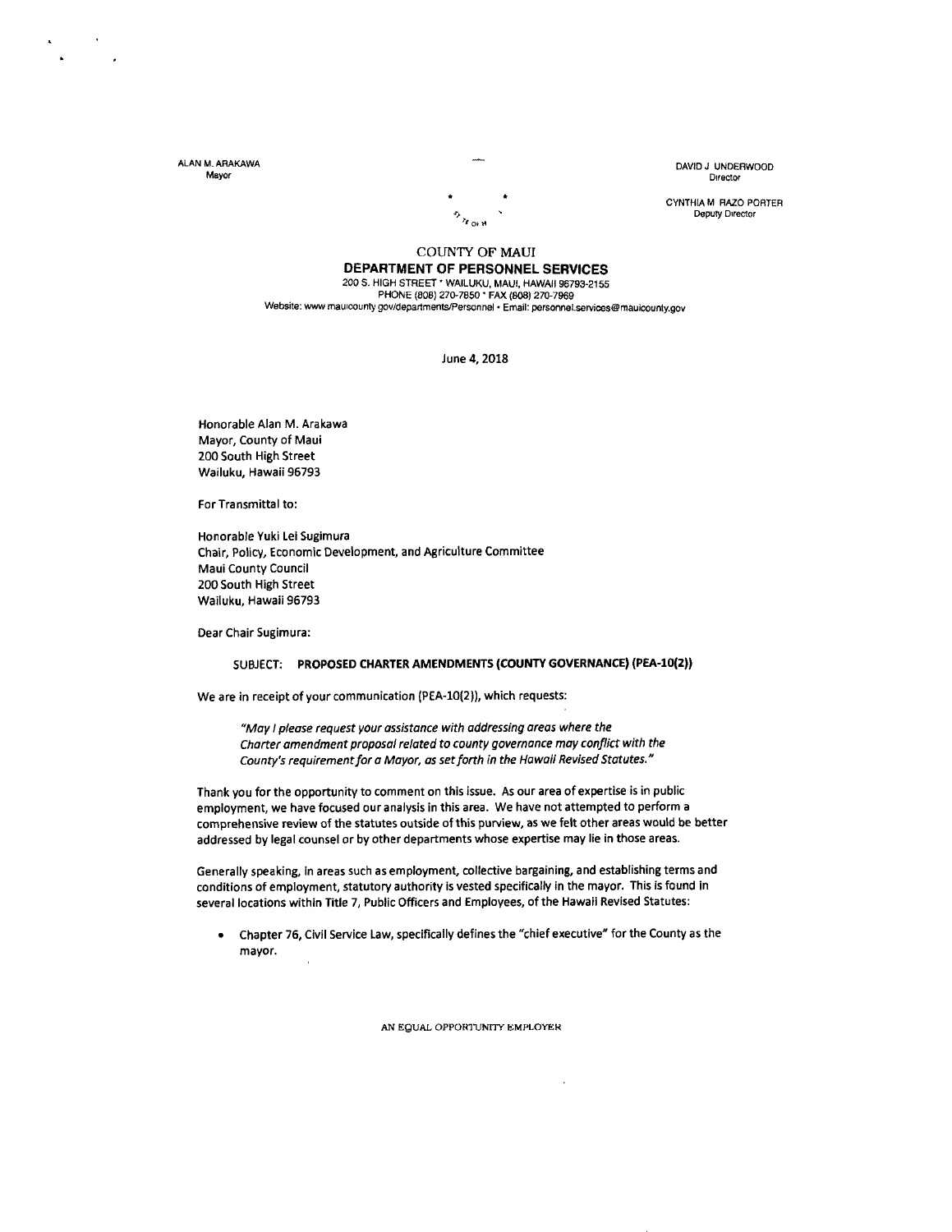Honorable Yuki Lei Sugimura June 4, 2018 Page 2

- Chapter 76, Civil Service Law, specifically deflnes "employer" or "public employer" for the County as the mayor. a
- chapter 78, Public Service, defines the "chief executive," "employer," and 'public employer" as the mayor via reference to Chapter 76.
- Chapter 89, Coliective Bargaining in Public Employment, defines the "employer" or "public employer" for the County as the mayor. a
- Chapter 89C. Public Officers and Employees Excluded from Collective Bargaining, defines the "appropriate authority" for the County as the mayor. a

As these are statewide statutes of general applicability, we believe they would supersede any conflicting provisions of our charter.

As a result, we believe that the ultimate authority on most employment-related subiects would remain with the mayor, including any decision-making in collective bargaining (such as negotiating master contracts and supplemental agreements), deciding grievances and internal complaints, and setting wages, hours, and other terms and conditions of employment for employees not covered by collective bargaining, While the mayor could choose to delegate any of these task to the managing director, should he/she choose not to do so, or if a conflict arose, the statutory authority would fall to the mayor.

As we noted above, we have not attempted to review the statutes outside of those pertaining to public employment. However, we are aware that statutes exist that specifically describe powers and duties of the mayor, and thus may be of interest to your committee. For example, HRS Chapter 127A specifically reserves to the mayor the emergency powers necessary to prepare for and respond to emergencies or disasters. Per this chapter, direct responsibility for the organization, administration, and operation of the county emergency management agency is granted specifically to the mayor.

The powers and responsibilities of the managing director are described very broadly in the proposed amendment as those "powers and responsibilities commonly possessed by a chief operating officer." As such, it is difficult to determine whether there is a specific conflict with those authorities reserved to the mayor by statute. However, we thought it was important to note the pbiential limitations on the authority of this position.

<sup>I</sup>hope this addresses your request. lf you haVe any questions, please feet free to contact me at extension 7850.

 $\mathbf{r}$ 

Sincerely,

DAVID UNDERWO D

Director of Personnel Services

 $\sim$  .

DU